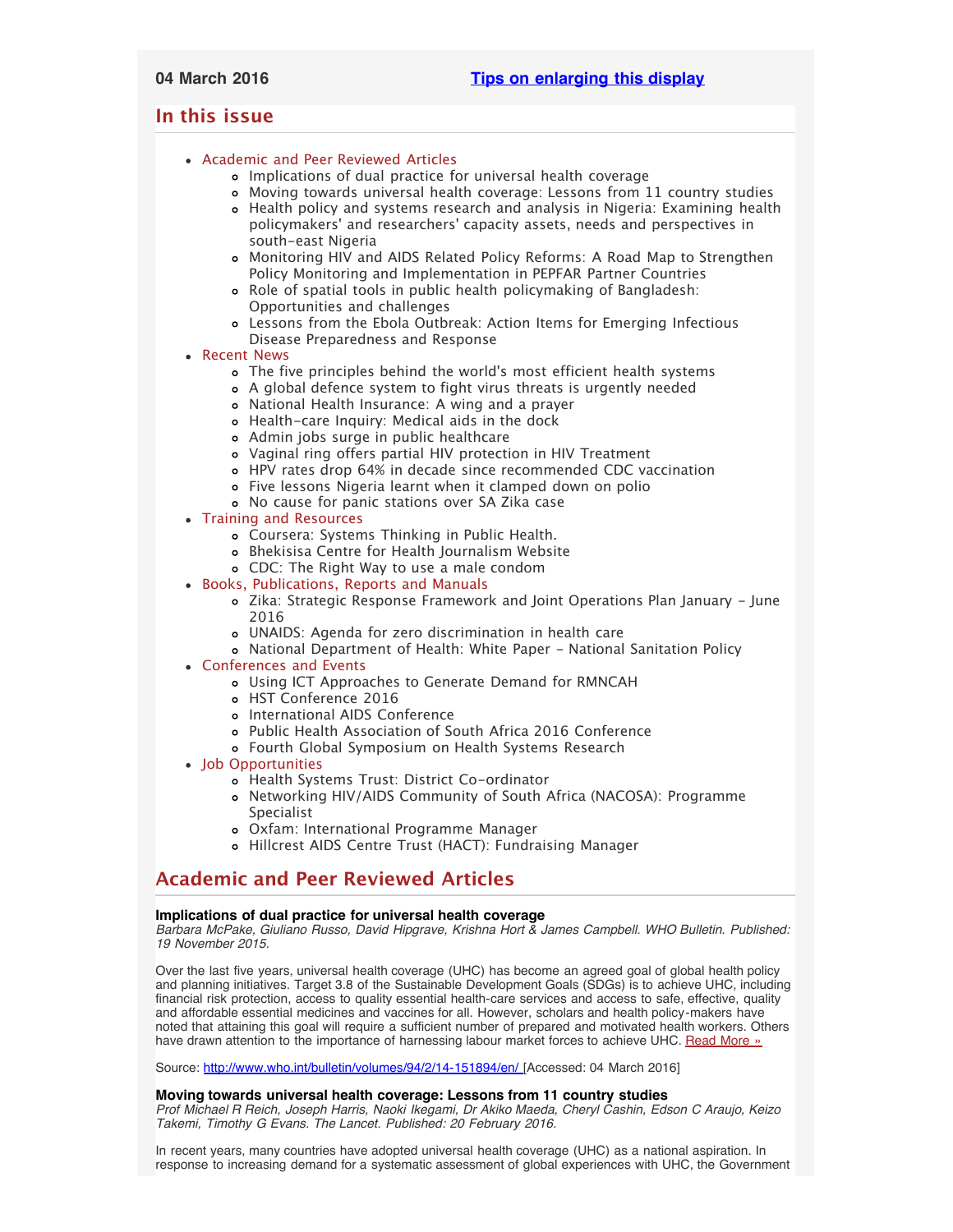of Japan and the World Bank collaborated on a 2-year multi-country research programme to analyse the processes of moving towards UHC. Read More »

Source: [http://www.thelancet.com/journals/lancet/article/PIIS0140-6736\(15\)60002-2\[](http://www.thelancet.com/journals/lancet/article/PIIS0140-6736(15)60002-2/fulltext)Accessed: 04 March 2016]

## **Health policy and systems research and analysis in Nigeria: Examining health policymakers' and researchers' capacity assets, needs and perspectives in south-east Nigeria**

*Benjamin Uzochukwu, Chinyere Mbachu, Obinna Onwujekwe, Chinenye Okwuosa, Enyi Etiaba, Monica E. Nystrom and Lucy Gilson. Health Research Policy and Systems. Published: 24 February 2016*

Health policy and systems research and analysis (HPSR+A) has been noted as central to health systems strengthening, yet the capacity for HPSR+A is limited in low- and middle-income countries. Building the capacity of African institutions, rather than relying on training provided in northern countries, is a more sustainable way of building the field in the continent. [Read More »](http://health-policy-systems.biomedcentral.com/articles/10.1186/s12961-016-0083-6)

Source: <http://health-policy-systems.biomedcentral.com/articles/10.1186/s12961-016-0083-6>[Accessed: 04 March 2016]

#### **[back to top](#page-0-3)**

### **Monitoring HIV and AIDS Related Policy Reforms: A Road Map to Strengthen Policy Monitoring and Implementation in PEPFAR Partner Countries**

*CJeffrey Lane, Andre Verani, Mai Hijazi, Erin Hurley, Amy Hagopian, Nicole Judice, et al. Plos One. Published: 25 February 2016.*

Achieving an AIDS-free generation will require the adoption and implementation of critical health policy reforms. However, countries with high HIV burden often have low policy development, advocacy, and monitoring capacity. This lack of capacity may be a significant barrier to achieving the AIDS-free generation goals. [Read More »](http://journals.plos.org/plosone/article?id=10.1371/journal.pone.0146720)

Source: [http://journals.plos.org/plosone/article?id=10.1371/journal.pone.0146720 \[](http://journals.plos.org/plosone/article?id=10.1371/journal.pone.0146720)Accessed: 04 March 2016]

#### **[back to top](#page-0-3)**

## **Role of spatial tools in public health policymaking of Bangladesh: opportunities and challenges**

*Dohyeong Kim, Malabika Sarker and Priyanka Vyas. Journal of Health, Population and Nutrition 2016. Published: 27 February 2016.*

In spite of the increasing efforts to gather spatial data in developing countries, the use of maps is mostly for visualization of health indicators rather than informed decision-making. Various spatial tools can aid policymakers to allocate resources effectively, predict patterns in communicable or infectious diseases, and provide insights into geographical factors which are associated with utilization or adequacy of health services. [Read More »](http://jhpn.biomedcentral.com/articles/10.1186/s41043-016-0045-1)

Source: [http://jhpn.biomedcentral.com/articles/10.1186/s41043-016-0045-1\[](http://jhpn.biomedcentral.com/articles/10.1186/s41043-016-0045-1)Accessed: 04 March 2016]

#### **[back to top](#page-0-3)**

## <span id="page-1-0"></span>**Lessons from the Ebola Outbreak: Action Items for Emerging Infectious Disease Preparedness and Response**

*Kathryn H. Jacobsen, A. Alonso Aguirre, Charles L. Bailey, Ancha V. Baranova, Andrew T. Crooks, et al. Ecohealth. Published: February 2016.*

As the Ebola outbreak in West Africa wanes, it is time for the international scientific community to reflect on how to improve the detection of and coordinated response to future epidemics. Our interdisciplinary team identified key lessons learned from the Ebola outbreak that can be clustered into three areas: environmental conditions related to early warning systems, host characteristics related to public health, and agent issues that can be addressed through the laboratory sciences. [Read More »](http://download.springer.com/static/pdf/161/art%253A10.1007%252Fs10393-016-1100-5.pdf?originUrl=http%3A%2F%2Flink.springer.com%2Farticle%2F10.1007%2Fs10393-016-1100-5&token2=exp=1457017042~acl=%2Fstatic%2Fpdf%2F161%2Fart%25253A10.1007%25252Fs10393-016-1100-5.pdf%3ForiginUrl%3Dhttp%253A%252F%252Flink.springer.com%252Farticle%252F10.1007%252Fs10393-016-1100-5*~hmac=5ac0c22f436ff3d412b2c4dbced23131f3a6843cae7de35284f59b8f6171ed24)

Source: [http://download.springer.com/static/pdf/161/art%253A10.1007%252Fs10393-016-1100-](http://download.springer.com/static/pdf/161/art%253A10.1007%252Fs10393-016-1100-5.pdf?originUrl=http%3A%2F%2Flink.springer.com%2Farticle%2F10.1007%2Fs10393-016-1100-5&token2=exp=1457017042~acl=%2Fstatic%2Fpdf%2F161%2Fart%25253A10.1007%25252Fs10393-016-1100-5.pdf%3ForiginUrl%3Dhttp%253A%252F%252Flink.springer.com%252Farticle%252F10.1007%252Fs10393-016-1100-5*~hmac=5ac0c22f436ff3d412b2c4dbced23131f3a6843cae7de35284f59b8f6171ed24) [5.pdf?](http://download.springer.com/static/pdf/161/art%253A10.1007%252Fs10393-016-1100-5.pdf?originUrl=http%3A%2F%2Flink.springer.com%2Farticle%2F10.1007%2Fs10393-016-1100-5&token2=exp=1457017042~acl=%2Fstatic%2Fpdf%2F161%2Fart%25253A10.1007%25252Fs10393-016-1100-5.pdf%3ForiginUrl%3Dhttp%253A%252F%252Flink.springer.com%252Farticle%252F10.1007%252Fs10393-016-1100-5*~hmac=5ac0c22f436ff3d412b2c4dbced23131f3a6843cae7de35284f59b8f6171ed24)[Accessed: 04 March 2016]

**[back to top](#page-0-3)**

## <span id="page-1-1"></span>**Recent News**

## **The five principles behind the world's most efficient health systems**

*The Guardian. Published: 1 March 2016.*

One of the greatest conundrums in global health is why so many countries don't get what they pay for. A relationship between health expenditure and health exists, but is far looser than you might think. Many nations spend a quarter or even a half of what others do for the same or better outcomes. Read More »

Source: <http://www.theguardian.com/healthcare-network/2016/mar/01/worlds-most-efficient-health-systems> [Accessed: 04 March 2016]

#### **[back to top](#page-0-3)**

**A global defence system to fight virus threats is urgently needed**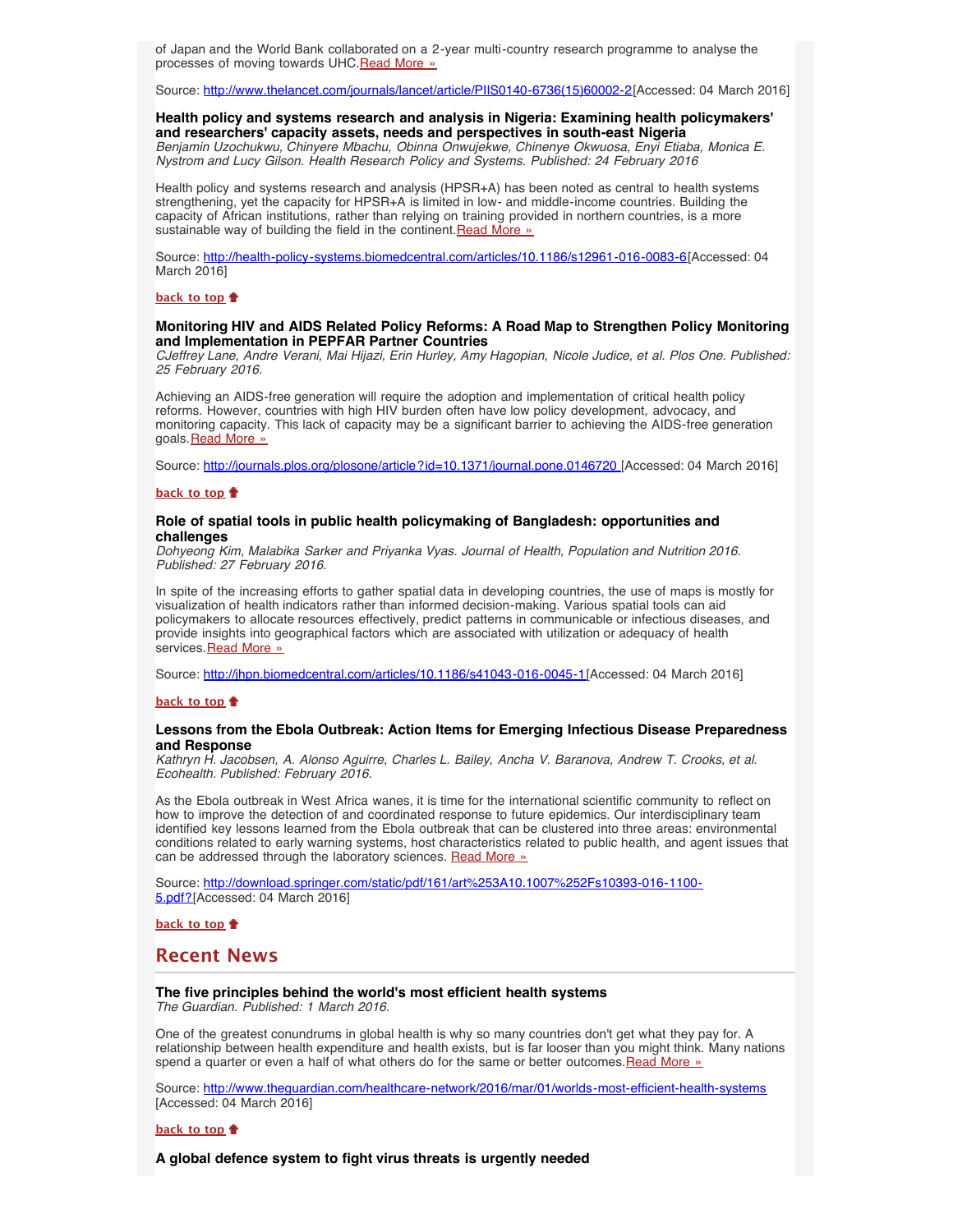<span id="page-2-0"></span>*The Guardian. Published: 27 February 2016.*

The Ebola and Zika epidemics require a coordinated response involving infrastructure, international organisation and readily available vaccines. A healthy body has three essential systems for staying that way. There is physical fitness, building resilience against threats. There is the brain, to spot danger and take action. And there is the immune system, to neutralise infections that breach other defences. [Read More »](http://www.hst.org.za/news/global-defence-system-fight-virus-threats-urgently-needed)

Source: [http://www.theguardian.com/global-development/2016/feb/27/global-defence-against-virus-zika-ebola](http://www.theguardian.com/global-development/2016/feb/27/global-defence-against-virus-zika-ebola-needed)[needed](http://www.theguardian.com/global-development/2016/feb/27/global-defence-against-virus-zika-ebola-needed) [Accessed: 04 March 2016]

#### **[back to top](#page-0-3)**

## **National Health Insurance: A wing and a prayer**

*Financial Mail. Published: 26 February 2016*

Government's National Health Insurance plan (NHI), which has the noble ambition of extending affordable, quality treatment to all, is based on the most dramatic overhaul of the SA health-care system since the ANC came to power in 1994.[Read More »](http://www.hst.org.za/news/national-health-insurance-wing-and-prayer)

Source: <http://www.financialmail.co.za/coverstory/2016/02/25/national-health-insurance-a-wing-and-a-prayer> [Accessed: 04 March 2016]

#### **[back to top](#page-0-3)**

#### **Health-care Inquiry: Medical aids in the dock**

*Financial Mail. Published: 25 February 2016.*

Craig Lester, a television freelancer, couldn't control his tears last week when testifying at the competition tribunal's inquiry into the private health sector. [Read More »](http://www.hst.org.za/news/health-care-inquiry-medical-aids-dock)

Source: <http://www.financialmail.co.za/coverstory/2016/02/25/health-care-inquiry-medical-aids-in-the-dock> [Accessed: 04 March 2016]

### **[back to top](#page-0-3)**

#### <span id="page-2-2"></span>**Admin jobs surge in public healthcare**

*BDlive. Published: 29 February 2016.*

The ranks of public healthcare's administrative staff increased 12% in the three years to September last year, even as the number of doctors and nurses flat lined, Treasury figures show. The data are in line with a recent analysis by the Development Policy Research Unit at the University of Cape Town, which found that the government went on a recruitment drive after 2008 in which low-level clerks were among the primary beneficiaries.[Read More »](http://www.hst.org.za/news/admin-jobs-surge-public-healthcare)

Source: [http://www.bdlive.co.za/national/health/2016/02/29/admin-jobs-surge-in-public-healthcare\[](http://www.bdlive.co.za/national/health/2016/02/29/admin-jobs-surge-in-public-healthcare)Accessed: 04 March 2016]

#### **[back to top](#page-0-3)**

## **Vaginal ring offers partial HIV protection in HIV Treatment**

*Health-e News. Published: 22 February 2016.*

A vaginal ring that releases antiretroviral (ARV) medicine slowly over a month provides women with moderate protection against HIV infection.One-third fewer women were infected with HIV when using the ring filled with the ARV, dapivirine, than women using a ring without the ARV, according to results from two big trials released yesterday. Read More »

Source: [http://www.health-e.org.za/2016/02/22/vaginal-ring-offers-partial-hiv-protection/\[](http://www.health-e.org.za/2016/02/22/vaginal-ring-offers-partial-hiv-protection/)Accessed: 04 March 2016]

#### **[back to top](#page-0-3)**

## <span id="page-2-1"></span>**HPV rates drop 64% in decade since recommended CDC vaccination**

*The Guardian. Published: 22 February 2016*

Although human papillomavirus vaccination rates are relatively low in the US, this the first time a study has shown evidence of the effect on women in their 20s. [Read More »](http://www.hst.org.za/news/hpv-rates-drop-64-decade-recommended-cdc-vaccination)

Source: [http://www.theguardian.com/us-news/2016/feb/22/hpv-rates-drop-vaccination-cdc-human](http://www.theguardian.com/us-news/2016/feb/22/hpv-rates-drop-vaccination-cdc-human-papillomavirus)[papillomavirus](http://www.theguardian.com/us-news/2016/feb/22/hpv-rates-drop-vaccination-cdc-human-papillomavirus)[Accessed: 04 March 2016]

## **[back to top](#page-0-3)**

## **Five lessons Nigeria learnt when it clamped down on polio**

*Bhekisisa. Published: 3 March 2016.*

Success hinges on a number of key factors, ranging from government buy-in to harnessing the support of traditional leaders and civil society.Much of my life has been spent working to eradicate polio, a crippling and vaccine-preventable disease. This was a feat once considered impossible - even just a few years ago, Nigeria accounted for more than half of all polio cases worldwide. But last July, against all odds, we celebrated our first anniversary of being polio-free. [Read More »](http://www.hst.org.za/news/five-lessons-nigeria-learnt-when-it-clamped-down-polio)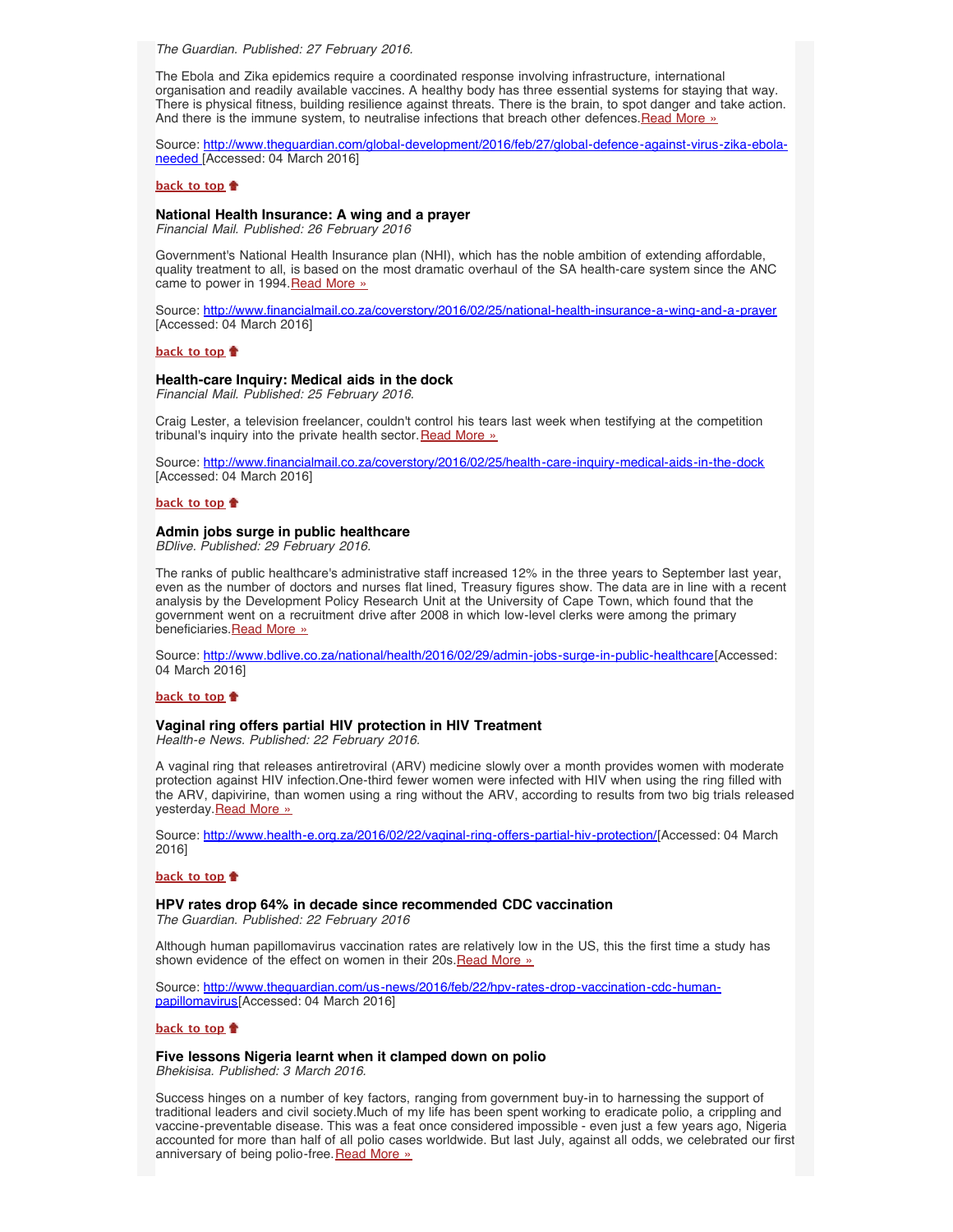Source: [http://bhekisisa.org/article/2016-03-01-five-lessons-nigeria-learnt-when-it-stamped-out](http://bhekisisa.org/article/2016-03-01-five-lessons-nigeria-learnt-when-it-stamped-out-polio)[polio](http://bhekisisa.org/article/2016-03-01-five-lessons-nigeria-learnt-when-it-stamped-out-polio)[Accessed: 04 March 2016]

#### **[back to top](#page-0-3)**

## <span id="page-3-0"></span>**No cause for panic stations over SA Zika case**

*Mail & Guardian. Published: 22 February 2016.*

Health authorities say the visitor diagnosed with the mosquito-spread virus has recovered and there is minimal likelihood of a local outbreak. [Read More »](http://www.hst.org.za/news/no-cause-panic-stations-over-sa-zika-case-says-expert)

Source: <http://mg.co.za/article/2016-02-22-no-cause-for-panic-stations-over-sa-zika-case-says-expert> [Accessed: 04 March 2016]

**[back to top](#page-0-3)**

# **Training and Resources**

## **Coursera: Systems Thinking in Public Health.**

*Period: 4 Weeks. URL: <https://www.coursera.org/learn/systems-thinking/>*

This course provides an introduction to systems thinking and systems models in public health. Problems in public health and health policy tend to be complex with many actors, institutions and risk factors involved. If an outcome depends on many interacting and adaptive parts and actors the outcome cannot be analyzed or predicted with traditional statistical methods.

**[back to top](#page-0-3)**

#### **Bhekisisa Centre for Health Journalism Website**

*Bhekisisa. Published: 26 February 2016. URL: <http://bhekisisa.org/>*

Today Bhekisisa announced the launch of its new website and its expansion of health issues coverage on the continent.

**[back to top](#page-0-3)**

### <span id="page-3-1"></span>**Factsheet: The Right Way to use a male condom**

*CDC. Published: 19 February 2016. URL: <http://www.hst.org.za/publications/factsheet-right-way-use-male-condom>*

Condom Dos and Don'ts.

**[back to top](#page-0-3)**

# <span id="page-3-2"></span>**Books, Publications, Reports and Manuals**

## **Zika: Strategic Response Framework and Joint Operations Plan January - June 2016** *WHO. Published: February 2016*

Since the Zika virus was first identified in a monkey in Uganda in 1947, it has rarely caused illness in humans. When people have become infected with the virus, the disease it causes has generally been mild, with small outbreaks occurring in a relatively narrow geographical band around the equator. [Read More »](http://www.hst.org.za/publications/zika-strategic-response-framework-and-joint-operations-plan-january-june-2016)

#### **[back to top](#page-0-3)**

## **Agenda for zero discrimination in health care**

*UNAIDS. Published: 2016.*

People around the world face barriers to accessing quality health care and enjoying the highest attainable standard of health. Why this occurs varies between countries and communities, but some barriers are present everywhere. These include the various forms of discrimination faced by people who are marginalized, stigmatized, criminalized and otherwise mistreated because of their gender, nationality, age, disability, ethnic origin, sexual orientation, religion, language, socio-economic status, or HIV or other health status, or because of selling sex, using drugs and/or living in prison. [Read More »](http://www.hst.org.za/publications/agenda-zero-discrimination-health-care)

#### **[back to top](#page-0-3)**

## <span id="page-3-3"></span>**White Paper: National Sanitation Policy**

*National Department of Health. Published: 2016.*

The Water Supply and Sanitation Policy White Paper of the Department of Water Affairs and Forestry addressed sanitation policy but acknowledged that further work was required. It also noted that the nature of sanitation was such that other Departments would have to be involved. [Read More »](http://www.hst.org.za/publications/white-paper-national-sanitation-policy)

**[back to top](#page-0-3)**

<span id="page-3-4"></span>**Conferences and Events**